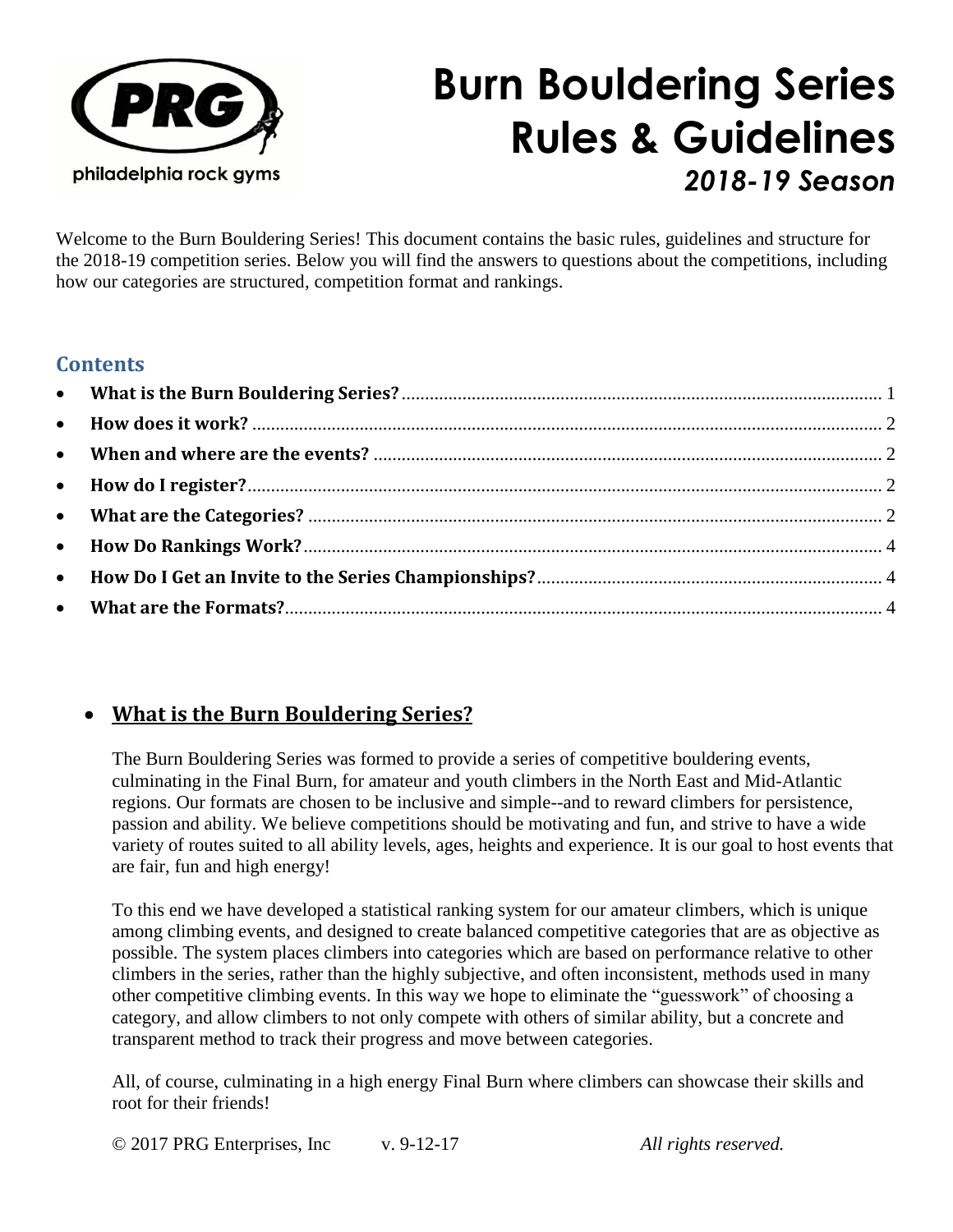## <span id="page-1-0"></span>• **How does it work?**

The Burn Bouldering Series consists of four bouldering competitions – [Midnight Burn](http://www.philarockgym.com/midnight-burn/) (prelim), [Winter](http://www.philarockgym.com/2015-winter-burn/)  [Burn](http://www.philarockgym.com/2015-winter-burn/) (prelim), [Heart Burn](http://www.philarockgym.com/2015-heart-burn/) (prelim) and the [Final](http://www.philarockgym.com/burn-series/) Burn – three prelims and one final championship event. Each event will follow the same format as the Burn's always have, and awards will be based for each event on performance in that event.

The Final Burn this year is an *open* event for all categories. Competitors can compete in the Final Burn like any other competition and place for awards in their category based on their performance that day. In addition, we will name the Burn Series Champions in each category, which will be selected based on their overall performance in the entire series (as determined by their Burn Series Ranking)!

**To be eligible to compete for the title of Burn Series Champion of his/her category, a competitor must compete in** *at least two prelims* **as well as the Final Burn.**

## <span id="page-1-1"></span>• **When and where are the events?**

**Dates**: *Prelim Events*

**Midnight Burn**, PRG Oaks – October 27, 2018 **Heart Burn**, PRG East Falls – December 1, 2018 **Winter Burn**, PRG Valley – January 19, 2019

*Final Burn***,** PRG Wyncote – February 16, 2019

Dates may be subject to change. Please check [www.philarockgym.com](file:///C:/Users/dradmin/Documents/Company/PRG/Collateral/COMPS/Burn%20Series/www.philarockgym.com) or call 877-822-7673 for updates.

## <span id="page-1-2"></span>• **How do I register?**

Competitors may register for each event online, or you may call 877-822-7673 to register by phone.

## <span id="page-1-3"></span>• **What are the Categories?**

There are two sets of categories for the Burn Series–Youth and Adult.

#### **Adult Categories**

Beginning this year, our minimum Adult categories will be determined by a competitor's overall ranking within their gender. Current categories and rankings will be published and available for download on the Burn Series webpage.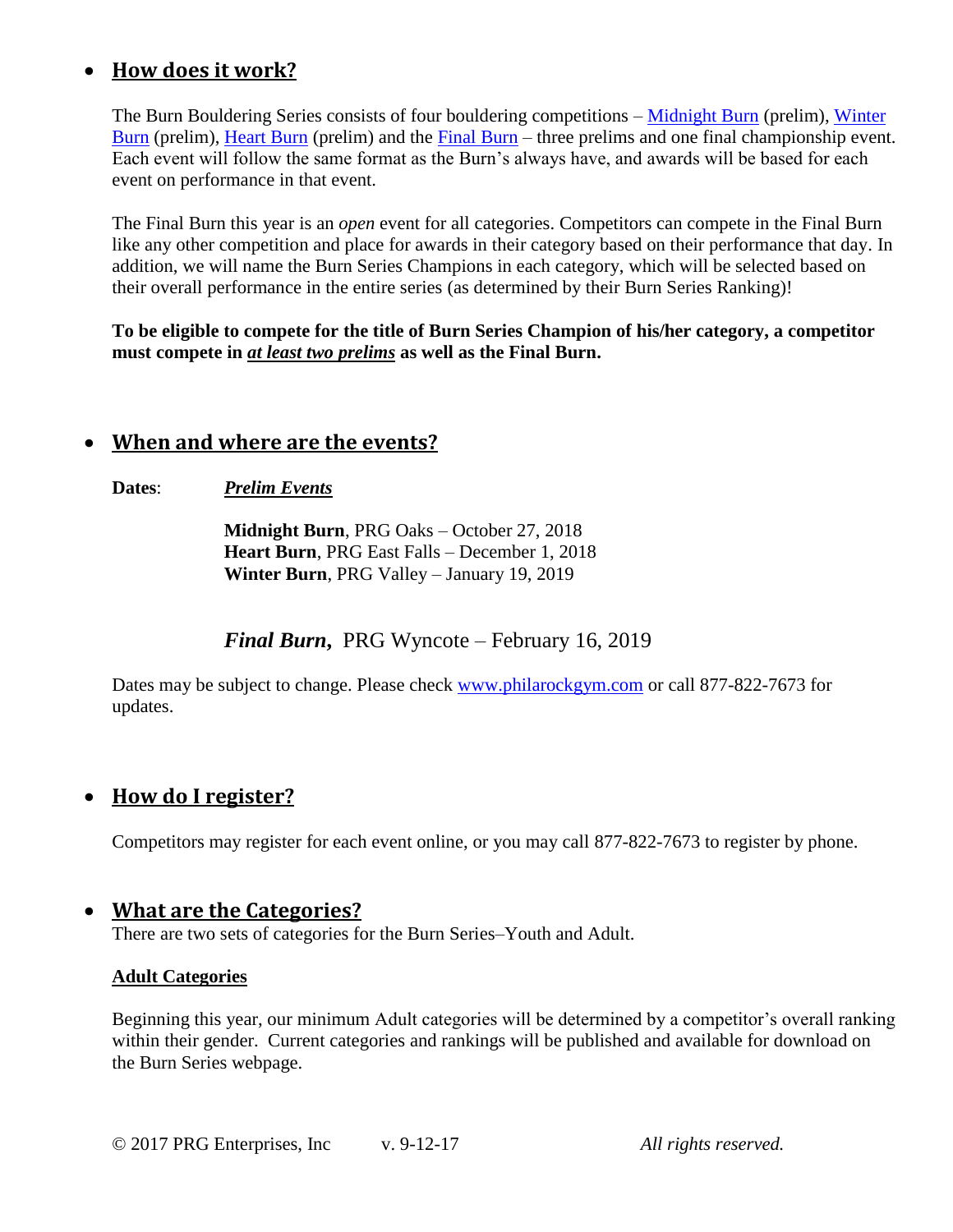Which category you compete in will be determined by your ranking points, based on the following chart (please note: all percentiles are approximate):

#### **Male Categories**

| <b>Open</b>         | <b>Over 1900</b> | Top $15%$  |
|---------------------|------------------|------------|
| <b>Advanced</b>     | 1530-1900        | 51-85%     |
| <b>Intermediate</b> | 1200-1530        | 16-50%     |
| <b>Novice</b>       | Under 1200       | Bottom 15% |

#### **Female Categories**

| <b>Open</b>         | <b>Over 1880</b> | Top $20\%$ |
|---------------------|------------------|------------|
| <b>Advanced</b>     | 1530-1880        | 51-80%     |
| <b>Intermediate</b> | 1200-1530        | 21-50%     |
| <b>Novice</b>       | Under 1200       | Bottom 20% |

Any competitor who participated in the prior year Series will have a rank and ranking points carried over from that year. That rank will be used to determine which Adult Category you compete in for your first Burn Series event of this year. For example, if your ranking points after the 2018 Championship were 1678 overall in female, that means you would be placed in the Advanced category (your minimum category) for the start of the 2018-19 season, and the first competition (unless you choose to climb in a higher category, see below).

After each competition your ranking will be re-evaluated based on your performance and others in your gender. Should your ranking change enough after a competition to move you into another category, then your new category will take effect at the next Burn Series event you attend.

*New competitors:* For climbers who enter their first Burn competition this year, therefore without a ranking, you will be given default ranking points prior to competing in your first event. Your category at your first event will be determined by how well you rank at that event. In other words, you will be placed into your category *at the end* of your first event, based on how you performed. After your first event, your ranking will be adjusted as per the description above.

**Entering a Higher Category:** Competitors may request to climb in a higher category than their minimum, at any prelim event. For example, a competitor ranked in Advanced may request to climb in Open, or a climber in Novice may request to climb in Intermediate. Selection of a different category must occur *before the commencement of climbing* of the Burn event in question, and may not be changed during that event.

*If a climber chooses to compete in a higher category in any two prelim events*, they will be tracked as a competitor in that category for the duration of the series, and will not be eligible to compete in their original category at the Championships. If a climber *chooses to compete in more than one higher category* (i.e. above their minimum) during the series (e.g. Advanced in one competition and Open in another), their final ranking will be in the highest category in which they climbed.

#### **Youth Categories**

**9 & Under | 10-11** | **12-14** | **15-18** — M & F.

© 2017 PRG Enterprises, Inc v. 9-12-17 *All rights reserved.*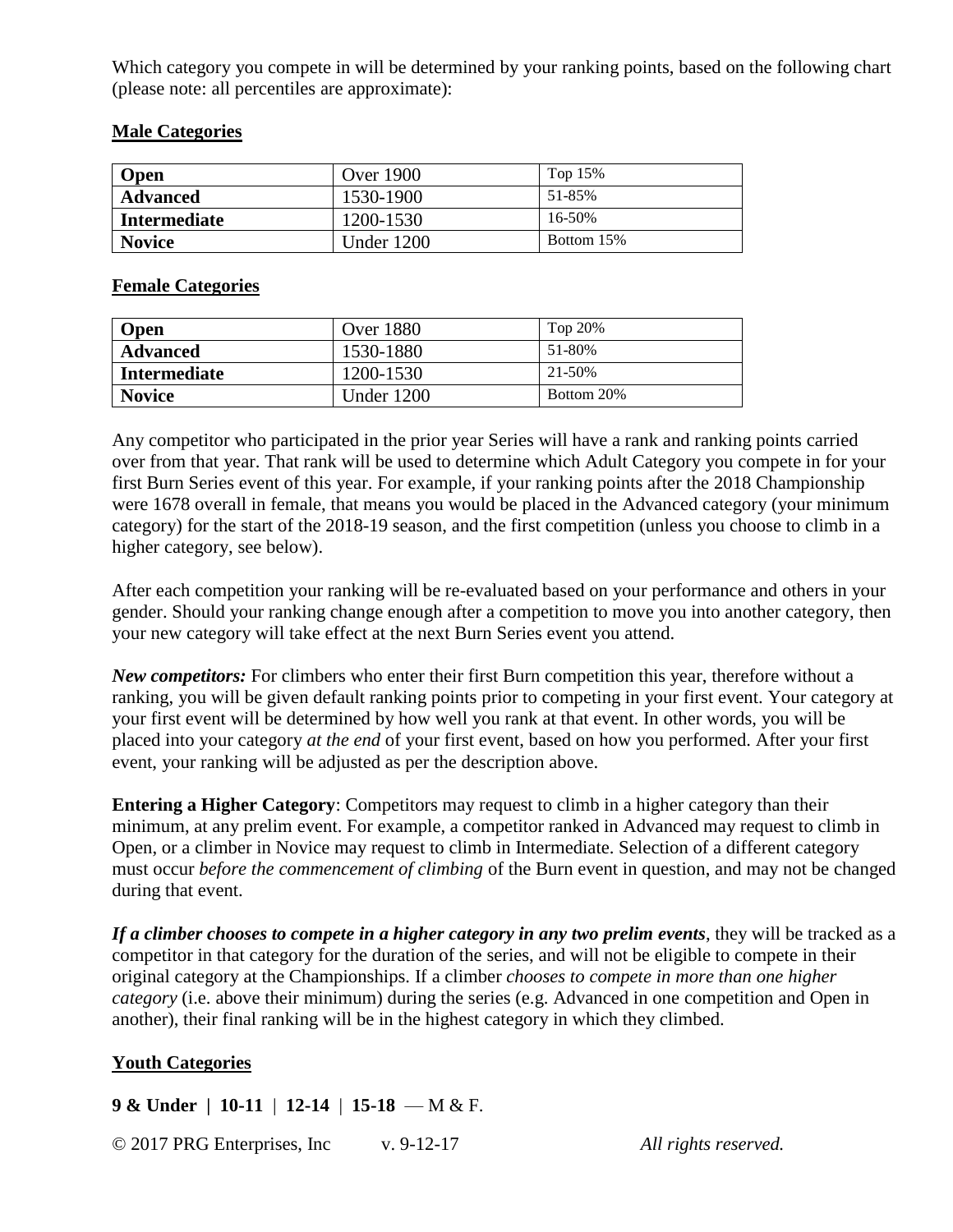*Age categories are automatically calculated on the basis of birthdates, with the cut-off being March 1, 2018.* 

**Competing in Open**: Youth (16 & Over) may compete as Open competitors if they so choose, but their Series Ranking will only be calculated (for awards) in that category for that event. Selection of a category must occur *before the commencement of climbing* of the Burn event in question, and may not be changed during that event. **Youth competitors (under 18) may not climb in Novice, Intermediate or Advanced categories.**

*If a Youth chooses to compete as an Open competitor in any two pre-lim events*, they will be tracked as an Open competitor for the duration of the series, and will not be eligible to compete in a Youth Category at the Championships. For questions about Youth competitors competing in Open, please contact the [Series Coordinator.](mailto:tmeehan@philarockgym.com?subject=Burn%20Series%20Question)

## <span id="page-3-0"></span>• **How Do Rankings Work?**

The basic idea is as follows: At the end of a given comp, your Ranking points will be adjusted based on how many other competitors in your category placed above you or below you. For those you place higher than, your points will increase based on how their points compare to yours at the beginning of the event–you get a larger bump for placing above someone who was ranked higher than you, less of one for placing above someone who was ranked at or below you. And, the converse is true for those that place above you–your points will decrease for each person placing above you, less for those who are already ranked higher than you, more for those ranked lower. In the end, the balance of these adjustments to your Ranking points will update your Ranking for each successive comp. What does it all mean? Basically, the higher your points, the better your rank in the Burn Series.

As of the 2016/17 Series, *our Ranking System will be used to determine overall Final Series Ranking and the Overall Burn Series Championship titles and awards for all categories.*

## <span id="page-3-1"></span>• **How Do I Attend the Final Burn Event?**

The Final Burn event registration will be *open* to any climbers wishing to attend, and accepted on a first come first served basis (space is limited).

## <span id="page-3-2"></span>• **What are the Formats?**

The format of each event will be an Open Redpoint Format with a Modified (Highpoint) World Cup Finals for Open Competitors. Climbers' ranks in prelims will be based on their top 5 problems. There is no limit on the number of tries. For Open Categories there will be a final round, for up to 8 competitors per gender, or one more than half of competitors present, whichever is smaller. The format for Finals will be Modified (Highpoint) World Cup (sometimes called Onsight). *All competitors are expected to be familiar with these rules prior to attending the competition.*

## **Redpoint Format**

The Redpoint Format for bouldering competitions ranks climbers based on the top 5 most difficult problems sent during the event. During this portion of the event, climbers will have approximately 3 hours to complete as many problems as they can.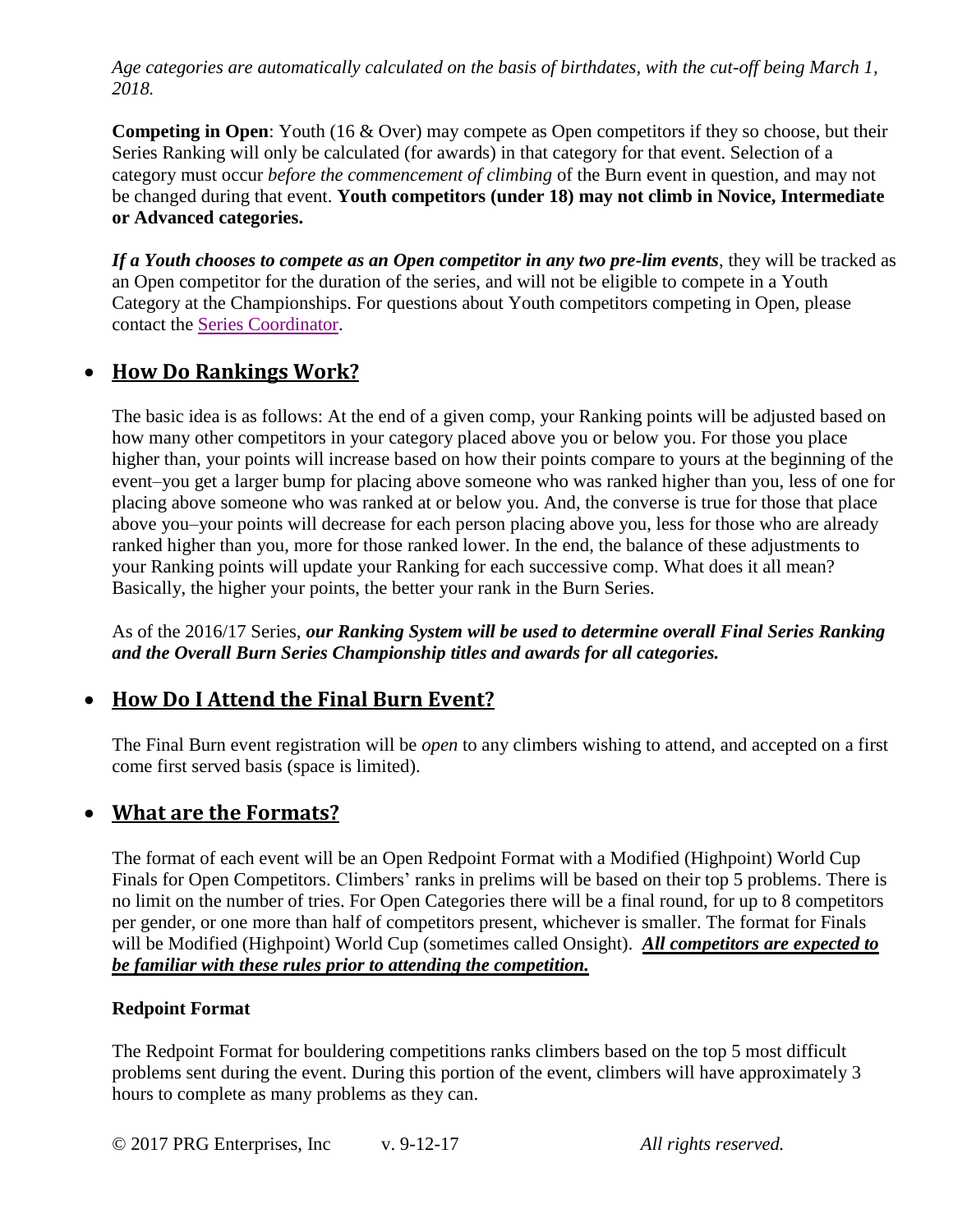- **1) Sends:** A send is defined as a climber moving from the starting hold(s) to the finish hold(s) of a marked problem, without a Fall. To receive credit for a Send, unless otherwise indicated by the Head Judge, climbers must match the marked finish hold(s).
- **2) Falls:** A Fall is determined by some part of a climber's body touching the flooring surface or crash pads *after the climber has stepped off the ground to begin climbing.* In addition, a Technical Fall is determined by a climber stepping "off route" while attempting a problem. "Off route" is using or weighting any hold or feature not explicitly indicated as part of the problem the climber is currently attempting.
- **3) Flash:** A Flash is any problem Sent on the first attempt (i.e. without any previous Falls).
- **4) Scoring**: A climber's total score will be calculated by adding up the values of the 5 highest point valued problems they have Sent, at the end of the round.
- **5) Tie-breaks:** If two or more climbers in the same category have the same total score after their 5 highest point problems are added, there are two methods for breaking ties.
	- **a. First Tie Break**—The total number of Flashes for each climber are calculated. The highest total of Flashes wins the tie.
	- **b. Second Tie Break**—If two or more competitors are tied after Flashes are calculated, then each climber's  $6<sup>th</sup>$  highest value problem is examined. Whomever has the highest valued problem wins. If the  $6<sup>th</sup>$  problem has the same value for each climber, then if one climber flashed and the other did not, then the climber who Flashed wins. If the climbers flashed, then the  $7<sup>th</sup>$  problem is examined and the process repeated until either a winner is determined, or the 10th problem is examined. *If two or more competitors are tied after the 10th problem is examined for Flashes, then the competitors tie.*
- **6) Technicals:** A Technical Incident (Technical) is defined as any action or occurrence which is outside of a climber's control which interferes with a climber's fair attempt on a problem. The most common Technicals are:
	- **a.** Spinning or broken holds
	- **b.** Interference from another climber (e.g. bumping into a climber)

If a Technical occurs during a climber's attempt, the climber may call it to the judge for that problem. If the call is legitimate the climber may re-try the problem after the problem is fixed, and the previous attempt (when the technical was discovered) will not be counted, so long as:

- **a.** The climber does not continue climbing after the technical has occurred.
- **b.** The climber informs the judge for that problem *immediately after the technical has occurred.*
- **c.** The judge of that problem, or the Head Judge, agrees that there has been a Technical under the guidelines above.

#### **Finals Format**

The format for Finals in the Burn Series will be Highpoint, or sometimes referred to as Onsight Highpoint, format. The basic idea is that climbers will attempt to climb 3 problems, getting scored on the highest hold reached on each problem, using the lowest total number of falls to break ties. In other words, the climber who gets the furthest on each problem with the fewest falls wins.

#### Simple.

© 2017 PRG Enterprises, Inc v. 9-12-17 *All rights reserved.* The details—Climbers will be set 3 problems for finals. Each climber will have 5 minutes to attempt each problem, followed by a 5 minute rest period. Climbers must start each problem from the start holds for each attempt. Climbers will be scored for each handhold they control. Control is defined as either maintaining contact with the usable surface of a hold with one hand for 2 or more seconds, or obviously pulling on a hold and demonstrating positive motion. Falls will be tracked and the total number of falls